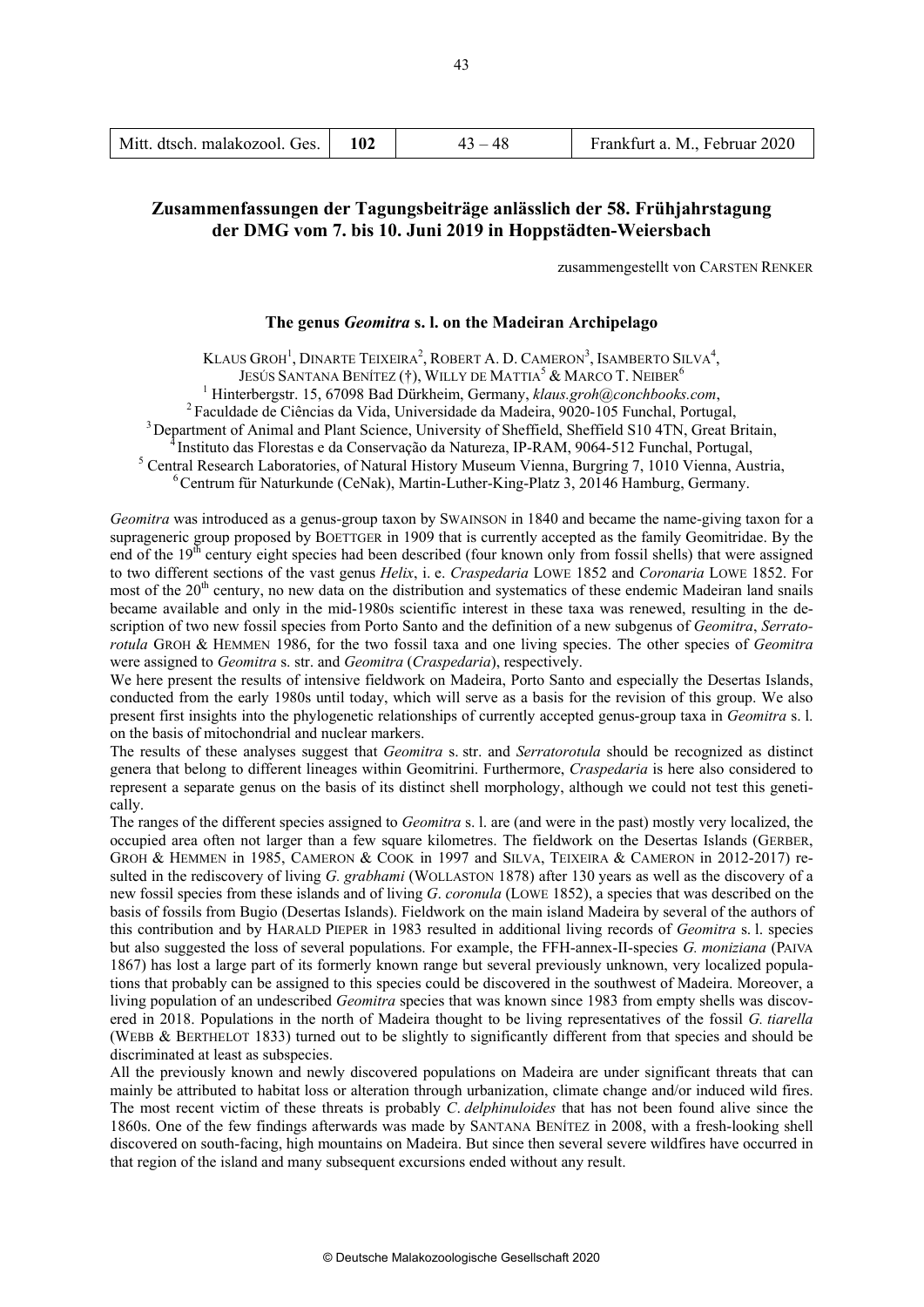*Serratorotula juliformis* (LOWE 1852) is the only species which had a wider range, being historically known from different localities all over the island of Porto Santo and its larger satellite islets. Unfortunately, the area of occupancy of this species also became reduced to few, isolated localities in recent decades, suggesting an increased risk of extinction for this species.

However, the habitats in which *Geomitra* s. l. settle in are mostly very steep, nearly inaccessible rocky slopes with more or less dense vegetation, which not only limits opportunities for collecting but also gives some hope for the survival of as yet undiscovered populations. This hope is underpinned by the discovery of the second extant *Serratorotula* species that was detected by TEIXEIRA in 2016 on Ilhéu de Baixo, the westernmost satellite islet of Porto Santo.

### **Die Landschnecken-Fauna Teneriffas**

RALF HANNEFORTH

#### Samuel-Pufendorf-Weg 5, 58239 Schwerte, *ralf.hanneforth@t-online.de*

Die Erforschung der Landschnecken-Fauna Teneriffas begann im Jahre 1749 durch den Botaniker MICHEL ADANson. Eine von ihm gefundene Landschnecke bezeichnete er 1757 mit "Le Pochet", noch vor Einführung des taxonomischen Systems von LINNÉ. 250 Jahre später erhielt diese Art ihren vorläufig endgültigen Namen *Hemicycla pouchadan* IBÁÑEZ & ALONSO 2007. Zahlreiche Autoren mit klangvollen Namen trugen zum heutigen Kenntnisstand des Arteninventars bei. Ab den 1980er-Jahren entwickelte sich der Bearbeitungsstand rasant weiter, bedingt durch den Einsatz der lokal ansässigen Wissenschaftler MIGUEL IBÁÑEZ und MARIA ROSARIO ALON-SO. Beide wirkten an der Universität von La Laguna und veröffentlichten eine Vielzahl von Publikationen, oft in Zusammenarbeit mit KLAUS GROH. Aufgrund reicher Bebilderung bietet diese überwiegend leicht zugängliche Literatur heute auch dem Neueinsteiger eine große Vereinfachung bei der Bestimmung und Lokalisierung der Arten. Dennoch fehlt bis heute eine zusammenfassende Darstellung der Landschneckenfauna, welche ein klares Bild des Arteninventars als Grundlage für weitere Forschungen geben könnte.

Durch die isolierte Lage als Insel vulkanischen Ursprunges, knapp 300 km vom afrikanischen Festland entfernt, ist die Landschneckenfauna von endemischen Arten geprägt. Teile der Insel im Südwesten entstanden vor ca. 12 Millionen Jahren. Die malakologisch bekanntesten und artenreichsten Gebiete des Teno- bzw. Anaga-Gebirges sind mit 5-6 bzw. 4-5 Millionen Jahren entsprechend jünger. In beiden Gebieten im äußersten Nordwesten bzw. Nordosten haben sich alte Lorbeerwälder ("Laurisilva") als sogenannte Tertiärrelikte erhalten. Durch einen Wolkenstau an der Nordflanke der Insel in einer Höhenstufe ab 400 bzw. 600 bis 1500 m sorgen regelmäßig auftretende Nebelschwaden dafür, dass dieser Wald stets ausreichend feucht gehalten wird. Die Beschattung und die Feuchtigkeit bilden die Grundlage für den Artenreichtum beider Gebiete.

Auf der Südseite der Insel herrscht ein semiarides Klima vor. Die Chance zum Auffinden von Leergehäusen ist stark von vorausgegangenen Regenereignissen abhängig. Aufgrund der starken Besonnung bleichen frische Gehäuse in kürzester Zeit aus. Lebende Exemplare finden sich nur während oder kurz nach Regenfällen, ansonsten nur in seltenen Ausnahmefällen, weil sich die Tiere in tiefere Bodenschichten zurückziehen. Ein Inselbesuch kann bei ungünstigen Witterungsbedingungen ohne jeden verwertbaren Schalenfund enden.

Bis heute sind insgesamt zirka 120 Arten von Teneriffa dokumentiert, inklusive neun Nacktschneckenarten. Zwei Drittel davon sind endemisch und kommen zum überwiegenden Teil nur auf Teneriffa vor. Die für die Kanaren typischen Gattungen sind mit folgenden Artenzahlen vertreten: *Napaeus* (21 Arten), *Hemicycla* (21), *Canariella* (11), *Plutonia* / *Insulvitrina* / *Guerrina* (6), *Monilearia* (3), *Leiostyla* (2), *Xerocrassa* (4), *Pomatias* (3), *Gibbulinella* (2) und *Discus* / *Atlantica* (2).

## **Miozäne Landschnecken Baden-Württembergs**

OLAF HÖLTKE

Staatliches Museum für Naturkunde Stuttgart, Rosenstein 1, 70191 Stuttgart, *ol\_hoel@yahoo.de*

Die kontinentalen, miozänen Ablagerungen der Oberen Süßwassermolasse und angrenzender Gebiete enthalten eine reiche Fauna an diversen Landschnecken-Arten. Die Ablagerungen repräsentieren den Zeitraum von vor ca. 16 Millionen Jahren bis vor ca. 7 Millionen Jahren sowie die Neogenen Säuger-Zonen MN 5 bis MN 9. In diesen Zeitraum fallen auch die Meteoriten-Einschläge im Nördlinger Ries sowie im Steinheimer Becken, welche sich auch in einer Änderung der Landschnecken-Fauna bemerkbar machen. Wichtige Fundstellen in Baden-Württemberg für miozäne Landgastropoden sind u. a. das eben erwähnte Steinheimer Becken bei Heidenheim, das Randecker Maar nahe Kirchheim unter Teck sowie die Gegend rund um Zwiefalten, Landkreis Reutlingen. Mit Hilfe der fossilen Schnecken lassen sich Mikrohabitate rekonstruieren und einige der häufigen Formen lassen sich auch als Leitfossilien verwenden. Die größte Landschnecke im Miozän des Molassebeckens war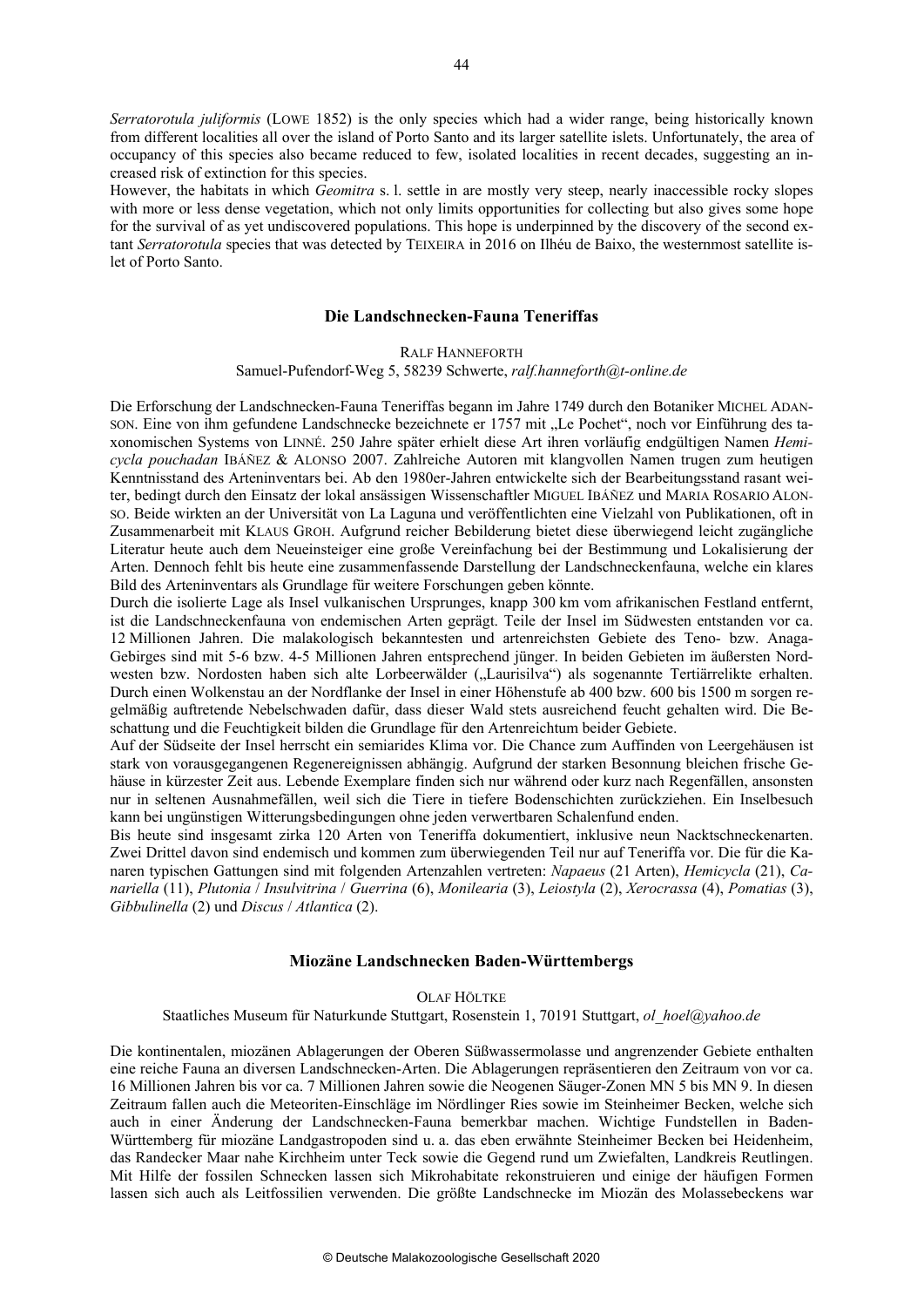*Pseudochloritis insignis* (ZIETEN 1832). Diese erreichte eine Breite von bis zu 40 mm und besaß eine auffallende Variabilität bezüglich ihrer Gehäusemorphologie. Auch die systematische Einordnung dieser Spezies sorgte für Diskussionen. Morphometrische und statistische Untersuchungen haben gezeigt, dass es sich bei den *insignis*-Gehäusen nur um eine Spezies handelt und diese zur Gattung *Pseudochloritis* gehört, welche vermutlich bei den Ariantinae anzusiedeln ist. Die häufigsten Landschnecken-Funde sind Gehäuse der *Cepaea*-ähnlichen Gattung *Palaeotachea*. Insbesondere die zwei stratigraphisch wichtigen und sehr ähnlichen Arten *P. silvana* und *P. sylvestrina* konnten mit Hilfe morphometrischer Methoden eindeutig voneinander getrennt werden. Ebenfalls extrem häufig finden sich in den Schichten nach dem Ries-Ereignis die Gehäuse der Gattung *Granaria*, welche durch ihre ökologischen Ansprüche auch wichtige Faziesfossillien darstellen. Mehr als 90 % davon gehören zu der Spezies *Granaria schuebleri* (KLEIN 1846). Diese Form findet sich in der Literatur oft auch unter den Bezeichnungen *Abida antiqua*, *Granaria antiqua* oder *Torquilla schuebleri*, allerdings ist der gültige Name *Granaria schuebleri*. Daneben konnten noch vier weitere *Granaria*-Arten im Miozän von Baden-Württemberg nachgewiesen werden. Obwohl reichlich Sammlungsmaterial vorhanden ist, sind viele Fundstellen noch wenig bis gar nicht erforscht. Daher bleibt zu hoffen, dass durch Baumaßnahmen etc. neue Aufschlüsse entstehen, um so das Bild von der Evolution der Landschnecken weiter zu vervollständigen.

## **Rosa Prinzessinnen: eine mendelnde Farbmorphe der Nacktschnecke** *Arion hortensis*

#### JOHN HUTCHINSON

#### Senckenberg Museum für Naturkunde Görlitz, *majmch@googlemail.com, John.Hutchinson@senckenberg.de*

Zwei in Exeter (England) gesammelte Individuen von *Arion hortensis* A. FÉRUSSAC 1819 produzierten Eigelege, aus denen jeweils zwei verschiedene Farbmorphen schlüpften: der graue Wildtyp sowie leuchtend rosa-farbene Tiere. Die Vererbung der Körperfärbung ist mendelnd, wobei rosa das rezessive Allel ist. Kreuzungen von homozygot-rezessiven Individuen aus Populationen von Exeter und Waterford (Irland) ergaben nur rosa-farbene Nachkommen; diese beiden Populationen haben also dieselbe Mutation oder solche, die dasselbe Defizit hervorrufen. Die rosa Färbung verschwindet während der Ontogenese allmählich, so dass erwachsene Tiere ein schlammfarbenes Aussehen haben und damit eher wie einige *Arion distinctus* J. MABILLE 1868 aussehen als wie typische *A. hortensis*. Das rosa Pigment ist nicht alkohollöslich und seine Empfindlichkeit gegenüber NaOH deutet an, dass es sich um Pheomelanin handeln könnte. Die Mutation ist ein nützlicher genetischer Marker, zum Beispiel für Untersuchungen über Vaterschaft bei Mehrfachverpaarungen und zum Nachweis der niedrigen Selbstbefruchtungsrate bei *A. hortensis*. In mehreren Fällen schlüpften aus einem einzelnen Ei sowohl ein rosa als auch ein wildfarbenes Jungtier, was indiziert, dass die "Zwillinge" zweieiig waren.

## **Handlungs- und Monitoringsbedarf, mit Fokus auf den terrestrischen Gastropoda**

## HEIKE KAPPES

#### Thünen-Institut für Biodiversität, Bundesallee 65, 38116 Braunschweig, *heike.kappes@thuenen.de*

Der deutliche Rückgang insbesondere der sommerlichen Insektenbestände ist in aller Munde. Doch was ist mit der Bodenfauna? Was wissen wir beispielsweise über die Entwicklung von Abundanzen und Artenreichtum von Mollusken? Anekdotischen Anmerkungen zufolge, beispielsweise aus dem Bereich des nördlichen Oberrheingrabens, gestaltet sich dort die Suche nicht nur nach Kleinstschnecken oft sogar in scheinbar geeigneten Lebensräumen unergiebig. Weisen Schneckengemeinschaften auch andernorts auf einen Verlust von lokalem Artenreichtum hin? Lassen sich in diesen Fällen regionale und überregionale Ursachen für die Bestandsveränderungen der Schnecken herausarbeiten und Handlungsempfehlungen ableiten?

Ein hohes Forschungspotential liegt in einer Wiederholung alter Untersuchungen, die überwiegend als faunistische Arbeiten in regionalen Zeitschriften publiziert wurden. Das Vorliegen zahlreicher älterer flächenbezogenquantitativer Aufnahmen dürfte ein Vorteil der malakologischen Feldforschung gegenüber entomologischen Untersuchungen sein, den es zu nutzen gilt. Doch auch semiquantitative Daten oder einfache Fundlisten können Informationen zum Zustand der Artengemeinschaften liefern, wenngleich mit einer geringeren Aussagekraft. Prospektive Studien, welche die konkretesten Antworten liefern können, befinden sich meines Wissens für Schnecken nicht in Planung.

Große Erwartungen werden an das nationale Trendmonitoring gestellt, das derzeit entwickelt wird, aber dieses wird aus finanziellen Gründen kein "All-Taxa-Inventory" werden. Am Beispiel des modularen Entwurfs (DAUBER & al. 2016) wird gezeigt, wie Schnecken (dennoch) in ein Monitoring integriert werden könnten. Angesichts des Aktionismus für die Insekten stellen sich zudem Fragen: Wie sollte vorgegangen werden, damit eine wissenschaftlich fundierte Grundlage vorliegt für eine Konfliktabwägung, wenn die Lebensraumansprüche von Insekten und Bodenfauna nicht übereinstimmen? Brauchen wir möglicherweise spezielle Programme zur Re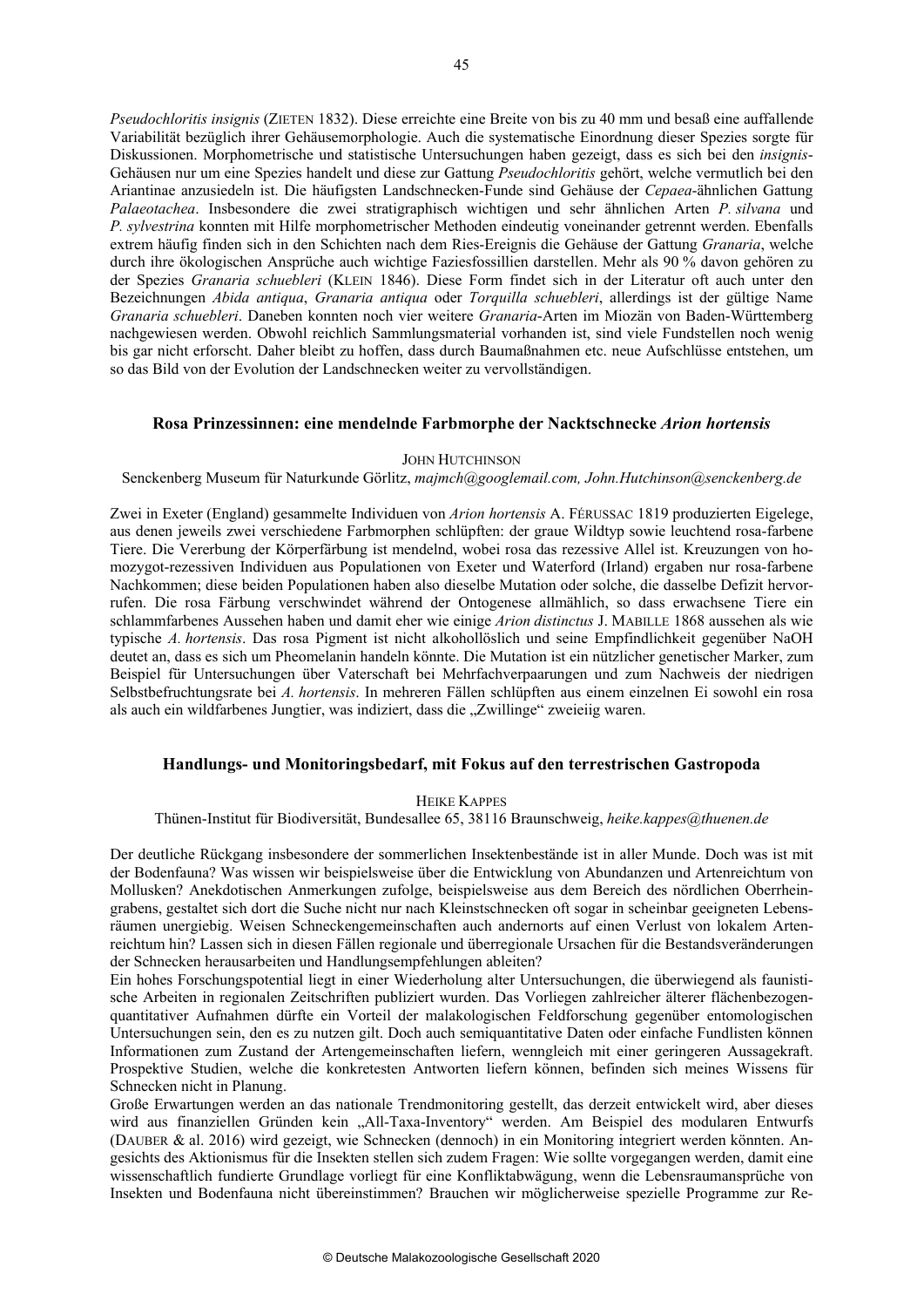Diversifizierung der Bodenfauna? Letztlich möchte ich für den späteren Verlauf der Tagung eine Diskussion darüber anregen, wie (bzw. ob) sich die haupt- und ehrenamtliche Schneckenforschung künftig in der aktuellen Debatte um den Biodiversitätsverlust positionieren kann (bzw. möchte).

DAUBER, J., KLIMEK, S. & SCHMIDT, T. G. (2016): Konzept für ein Biodiversitätsmonitoring Landwirtschaft in Deutschland. — Thünen Working Paper, **58**: 31 S., Braunschweig (Johann Heinrich von Thünen-Institut).

## **Das neue Rote-Liste-Zentrum und Verfahren zum Erstellungsprozess der Roten Listen Deutschlands**

WOLFGANG KATHE

Rote-Liste Zentrum am DLR-Projektträger, *giraglia@arctictern.de*

Im Januar 2019 wurde das neue Rote-Liste-Zentrum (RLZ) Deutschlands beim DLR Projektträger in Bonn eingerichtet. Es ist im Auftrag des Bundesamtes für Naturschutz (BfN) für den gesamten Erstellungsprozess der Roten Listen Deutschlands verantwortlich, von der Vergabe und Betreuung von vorbereitenden Arbeiten über Koordinationsaufgaben bei der Erstellung der Roten Listen bis hin zur Bereitstellung von Angeboten zur Datenhaltung. Das BfN bleibt aber Herausgeber der Roten Listen und ist federführend für die Weiterentwicklung der Rote-Liste-Methodik verantwortlich.

Das RLZ soll dazu beitragen, dass die Rolle und Einbindung der weitgehend ehrenamtlich tätigen Expert\*innen in den Erstellungsprozess Roter Listen gestärkt wird. Durch den Wechsel von Sammelbandpublikation (Rote Listen 2009 ff.) zu Einzelpublikationen fertiger Roter Listen (ab der ersten durch das RLZ betreuten Roten Liste) soll sichergestellt werden, dass in Zukunft Rote Listen nach ihrer Erstellung, Prüfung und Abnahme zeitnah veröffentlicht werden. Es ist vorgesehen, einen Aktualisierungs-Turnus von ca. 10 Jahren für alle Roten Listen beizubehalten.

Das Rote-Liste-Zentrum will die Koordinator\*innen und Bearbeiter\*innen der Roten Listen während des Erstellungsprozesses eng begleiten. Um dies zu gewährleisten, tauschen sich die Fachbetreuer\*innen des RLZ und die Koordinator\*innen der jeweiligen Artengruppe regelmäßig zum Stand der Bearbeitung, zur Manuskriptentwicklung, zur Referenz-Literatur und anderen Themen aus. Eine fachliche und methodische Unterstützung der Autor\*innenteams erfolgt daher nicht erst am Ende des Erstellungsprozesses, sondern kontinuierlich. Die Fachbetreuung nimmt im Regelfall auch an den Arbeitstreffen der jeweiligen Artengruppen-Expert\*innen teil. Darüber hinaus können durch das RLZ Schulungen der RL-Bearbeiter\*innen durchgeführt werden, z. B. zur Anwendung des Kriteriensystems bei der Einstufung der jeweiligen Taxa.

Das RLZ kann bei Bedarf auch bei der Einrichtung von Datenportalen oder Datenbanken unterstützend tätig werden; diese Portale können entweder bundesweit als zentrale Datenbanken eingerichtet werden oder als Verknüpfung für dezentrale, bereits vorhandene Datenbanken. Darüber hinaus können auf Antrag weitere, für die Erstellung der Roten Listen notwendige Vorarbeiten sowie der eigentliche Koordinationsprozess ganz oder teilweise finanziert werden. Die Rote Liste der Binnenmollusken steht in naher Zukunft zur Überarbeitung an. Das Rote-Liste-Zentrum möchte alle Expert\*innen dieser Artengruppe dazu ermuntern, sich aktiv am Erstellungsprozess der zu aktualisierenden Roten Liste der Binnenmollusken zu beteiligen.

## **Evolutionssystematik, Biogeographie und Populationsgenetik der Schwarzdeckelschnecken (Caenogastropoda: Cerithioidea: Melanopsidae)**

MARCO T. NEIBER<sup>1</sup>, SIMONE CIANFANELLI<sup>2</sup>, FABRIZIO BARTOLINI<sup>2</sup>, THOMAS VON RINTELEN<sup>3</sup>,

MATTHIAS GLAUBRECHT<sup>1</sup>

<sup>1</sup> Universität Hamburg, Centrum für Naturkunde (CeNak), Hamburg, *marco-thomas.neiber@uni-hamburg.de*,<br><sup>2</sup> Università degli Studi di Firenze, Museo di Storia Naturale – La Specola, Florenz,<br><sup>3</sup> Museum für Naturkunde, Lei

Die Schwarzdeckelschnecken (Melanopsidae) kommen in subtropischen und gemäßigten Regionen der westlichen Paläarktis vor und haben in dieser Region auch einen reichen Fossilbericht. Wir haben molekulare Marker aus dem Zellkern und dem Mitochondrium einer repräsentativen Auswahl von Vertretern aus nahezu dem gesamten Areal der Familie sequenziert. Unsere phylogenetischen Analysen zeigen, dass nur *Melanopsis*, *Microcolpia* und *Esperiana* unter den rezenten Gattungen zu der Familie gehören, die in einem Schwestergruppenverhältnis zu den Vertretern von Neuseeland und Neukaledonien steht. *Holandriana* gehört nicht zu den Melanopsidae, sondern in eine Verwandtschaftsgruppe, die auch die nordamerikanischen Pleuroceridae und die ostasiatisch-nordamerikanischen Semisulcospiridae umfasst. Innerhalb der Melanopsidae im engeren Sinne zweigt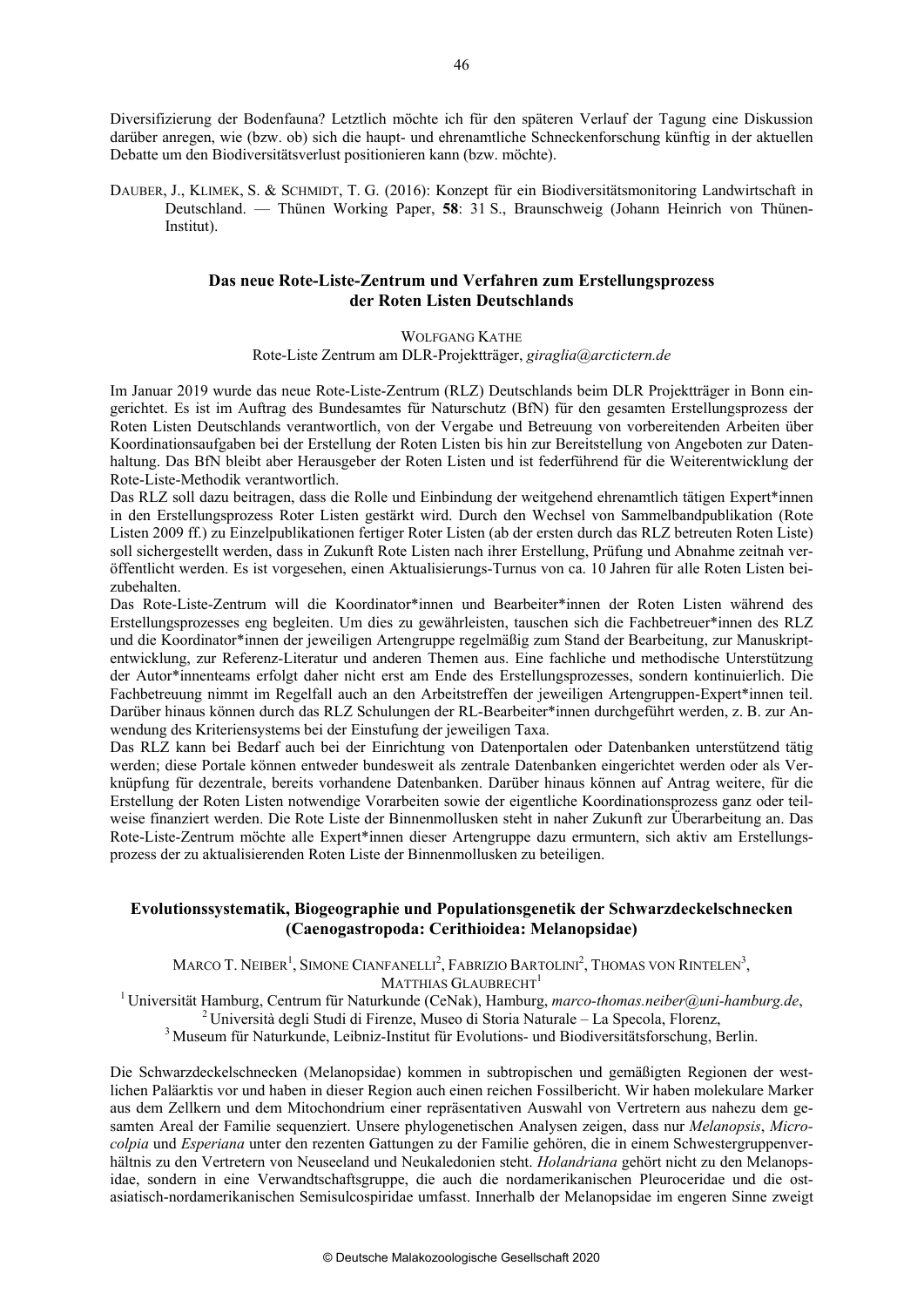*Esperiana* als erstes ab, während *Microcolpia* die Schwestergruppe von *Melanopsis* darstellt. *Melanopsis* kann in drei Hauptlinien unterteilt werden: 1) eine westmediterrane Linie, 2) eine Linie aus dem Ostmediterran und dem Nahen und Mittleren Osten und 3) eine auf Italien beschränkte Linie. Während die italienischen Populationen in Hinblick auf das Gehäuse vergleichsweise wenig variabel sind, haben sowohl die westlichen als auch die östlichen *Melanopsis*-Linien sehr vielgestaltige Schalen. Einige geographisch abgrenzbare Gruppen können als Arten aufgefasst werden, in einer Reihe von Fällen kamen Formen mit distinkter Gehäusemorphologie jedoch nicht als monophyletische Gruppen bei den molekulargenetischen Analysen heraus. Die lokalendemische *Melanopsis etrusca* BROT 1862 aus der Toskana war historisch von zwölf Fundorten bekannt, von denen jedoch bereits die Hälfte erloschen ist. Wir haben AFLP-Marker verwendet, um die genetische Vielfalt der verbleibenden Populationen zu untersuchen. Die Ergebnisse zeigen, dass die westlichsten Populationen in der Toskana sich deutlich von den übrigen Populationen unterscheiden. Daher sollten Schutzmaßnahmen die Strukturierung der Populationen berücksichtigen. Um einem weiteren Niedergang der Art entgegenzuwirken, wird der Erhalt der genetischen Diversität dringend benötigt.

## **Stand der Erhebung der Verbreitungsdaten der Mollusken in Baden-Württemberg**

#### IRA RICHLING

Staatliches Museum für Naturkunde Stuttgart, Rosenstein 1, 70191 Stuttgart, *ira.richling@smns-bw.de*

Weichtiere (Mollusken) sind eine wichtige Indikatorgruppe für den aktuellen Zustand von Lebensräumen und deren Veränderungen. Trotz dieser Bedeutung und fast 43 % Anteil von gefährdeten Arten fehlen bis heute Grundlagendaten über die Verbreitung dieser Tiergruppe in Baden-Württemberg. Der bisher einzige Versuch einer Kartierung von vor ca. 30 Jahren ist nur bis zu einem Vorläufer zu einem Verbreitungsatlas gediehen und dies stellte den aktuellsten verfügbaren Stand dar.

Im Rahmen eines Projektes in Kooperation mit der Arbeitsgemeinschaft Mollusken Baden-Württemberg (BW) und der Landesanstalt für Umwelt BW (LUBW) wurden, mit Unterstützung der Stiftung Naturschutzfonds BW gefördert, aus zweckgebundenen Erträgen der Glücksspirale die Grundlagen für die Behebung dieses Mankos gelegt. Dazu wurden die nicht mehr digital verfügbaren Daten der Projektgruppe Molluskenkartierung® (weitestgehend dargestellt im Prodromus zu einem Verbreitungsatlas von 1982) für eine Datenbanknutzung wiedererschlossen, die Datenbestände der Museumssammlung des Staatlichen Museums für Naturkunde Stuttgart georeferenziert sowie Angaben aus der damals noch nicht ausgewerteten und neueren Literatur erfasst und in eine Datenbank überführt. Eine öffentliche Darstellung der so gewonnenen Daten erfolgt zunächst in Form von Verbreitungskarten mit Zeitschnitten, die unter *www.bw.mollusca.de* unter den jeweiligen Arten online präsentiert sind. Sobald die technischen Voraussetzungen geschaffen sind, werden die Daten auch über interaktive Karten bei der LUBW öffentlich zugänglich sowie via Intranet für alle Behörden des Landes detailgenau verfügbar sein.

Längerfristig soll der Datenbestand über die Erschließung und Integration weiterer Datenquellen ausgebaut werden, um so eine kritische und aktuelle Datenmenge zu haben, um sinnvolle übergreifende Auswertungen der vorhandenen Daten durchführen zu können. Bereits jetzt zeigen die Karten regionale Defizite in den Datenbeständen sowie für bestimmte Arten, auch wenn eine Plausibilisierung der Daten und Einarbeitung neuerer Erkenntnisse für die älteren Daten noch aussteht.

## **Genetische Diversität und Verbreitungsmuster der Bachmuschel (***Unio crassus***) in Südwest-Deutschland**

## IRA RICHLING & CORNELIA KRAUSE

Staatliches Museum für Naturkunde Stuttgart, Rosenstein 1, 70191 Stuttgart, *ira.richling@smns-bw.de*

Die Bachmuschel *Unio crassus* PHILIPSSON 1788 gehört zu den am stärksten gefährdeten Wassermollusken Deutschlands und dies gilt uneingeschränkt auch für die südwestdeutschen Populationen. Trotz der erneuten Erfassungs- und Monitoringaktivitäten seit der Einführung der FFH-Richtlinie der EU und verschiedenen Aktivitäten zum Schutz der Art sind grundlegende Aspekte wie das Verständnis der hohen morphologischen Vielfalt und Existenz von Gewässer- bzw. Einzugsgebiet-spezifischen Formen nicht abschließend geklärt. Genetische Untersuchungen stehen trotz ihres hohen Potenzials noch am Anfang oder wurden bisher – mit Ausnahme einer ersten Mikrosatelliten-Studie mit Schwerpunkt auf den norddeutschen Vorkommen – auf Populationen außerhalb von Deutschland angewandt.

Im Rahmen eines durch die Fischereiabgabe des Landes Baden-Württemberg unterstützten Projektes in Kombination mit einer Kooperation mit dem Artenschutzprojekt *Unio crassus* des Regierungspräsidiums Karlsruhe wurden in den letzten zwei Jahren *Unio crassus*-Vorkommen aus 17 Gewässern oder Gewässersystemen aus